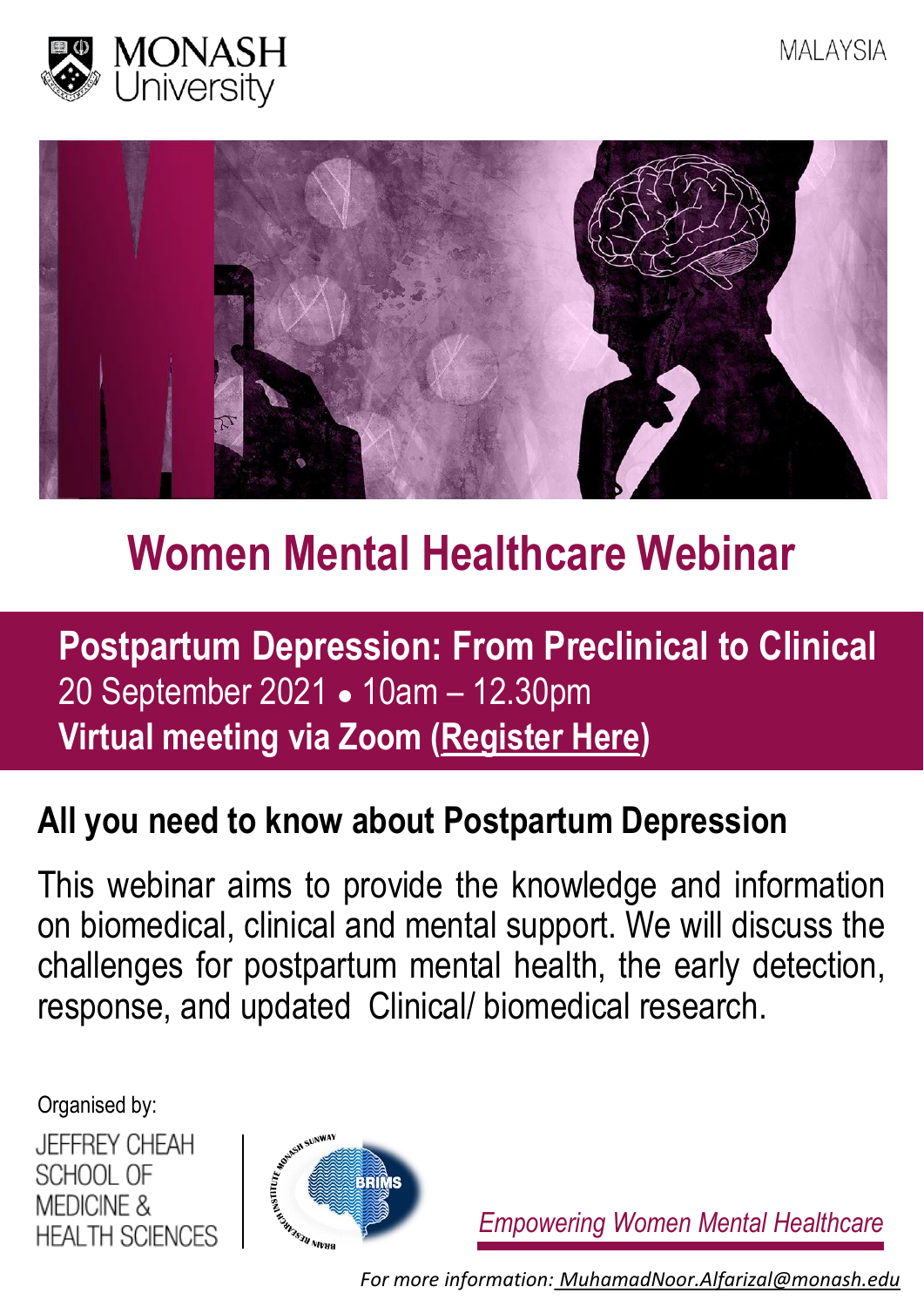



### **Program**

### *Empowering Women Mental Healthcare*

| 10:00-10:10 | <b>OPENING &amp; WELCOMING REMARK</b>                                                                                                           |
|-------------|-------------------------------------------------------------------------------------------------------------------------------------------------|
|             | Professor Shahjahan Yasin, Head of School, Jeffrey Cheah School of Medicine and<br>Health Sciences, Monash University Malaysia                  |
|             | A/Prof Dr. Tomoko Soga, Brain Research Institute (BRIMS), Jeffrey Cheah School of<br>Medicine and Health Sciences, Monash University Malaysia   |
| 10:10-10:45 | <b>Theme: Clinical</b>                                                                                                                          |
|             | Talk 1: What is Postnatal Depression                                                                                                            |
|             | A/Prof. Dr. Martien Snellen, Mercy Perinatal, Mercy Hospital for Women, Melbourne,<br>Victoria, Australia                                       |
| 10:45-11:20 | <b>Theme: Clinical</b>                                                                                                                          |
|             | Talk 2: Postpartum depression – The Malaysian experience                                                                                        |
|             | Prof. Jamiyah Hassan, University Technology Mara Sg Buloh, Selangor                                                                             |
| 11:20-11:25 | <b>Break</b>                                                                                                                                    |
| 11:25-11:50 | <b>Theme: Biomedical</b>                                                                                                                        |
|             | Talk 3: Biomedical research for postpartum depression                                                                                           |
|             |                                                                                                                                                 |
|             | Dr. Mageswary Sivalingam, Brain Research Institute (BRIMS), Jeffrey Cheah School<br>of Medicine and Health Sciences, Monash University Malaysia |
|             | <b>Theme: Industry</b>                                                                                                                          |
| 11:50-12:15 | Talk 4: Single cell analysis techniques to understand neurological disorders -<br>working towards precision health                              |
|             | Mr. Keefe Chee, BD Biosciences (Singapore)                                                                                                      |
|             | <b>CLOSING REMARK &amp; PHOTO SESSION</b>                                                                                                       |